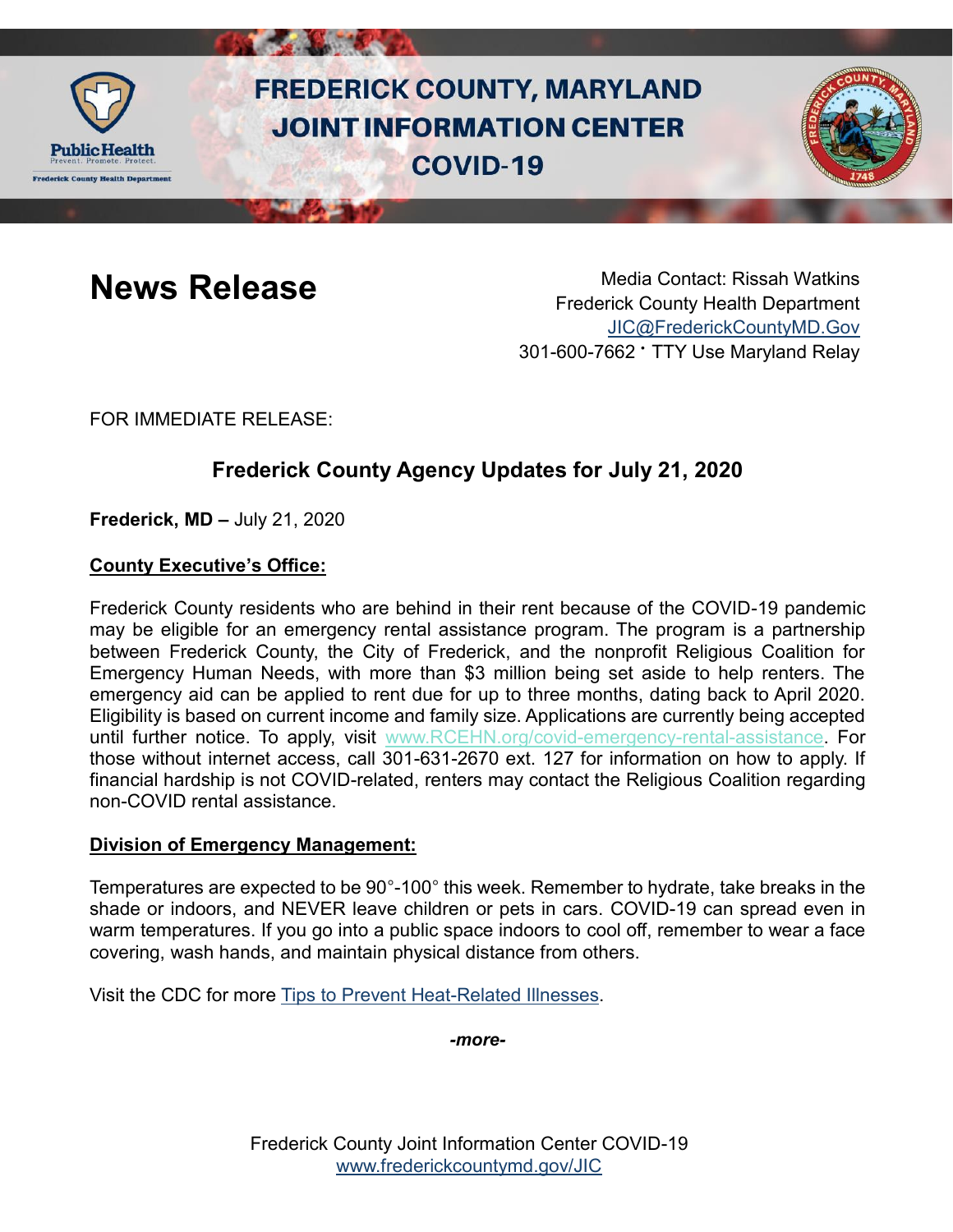

**Page 2/JIC**

# **Frederick County Health Department:**



As jurisdictions in central Maryland are reporting increases in the number of positive cases and resulting hospitalizations, Frederick County has not yet seen a clear overall trend in that direction. There has been a couple-day trend of a greater percentage of people being tested with positive results, and in the current week the percentage of cases occurring in 10-19 year olds has doubled, from 11% to 23%.

While young people may not be as likely to need a hospital level of care or die, they are capable of spreading the virus to others who may be at greater risk of needing hospitalization and dying according to the research that is currently available. For this reason, everyone, regardless of age, should follow the recommended best practices of wearing face coverings, washing hands, and maintaining physical distance from others to reduce their risk of exposure and unknowingly spreading the virus.

#### *-more-*